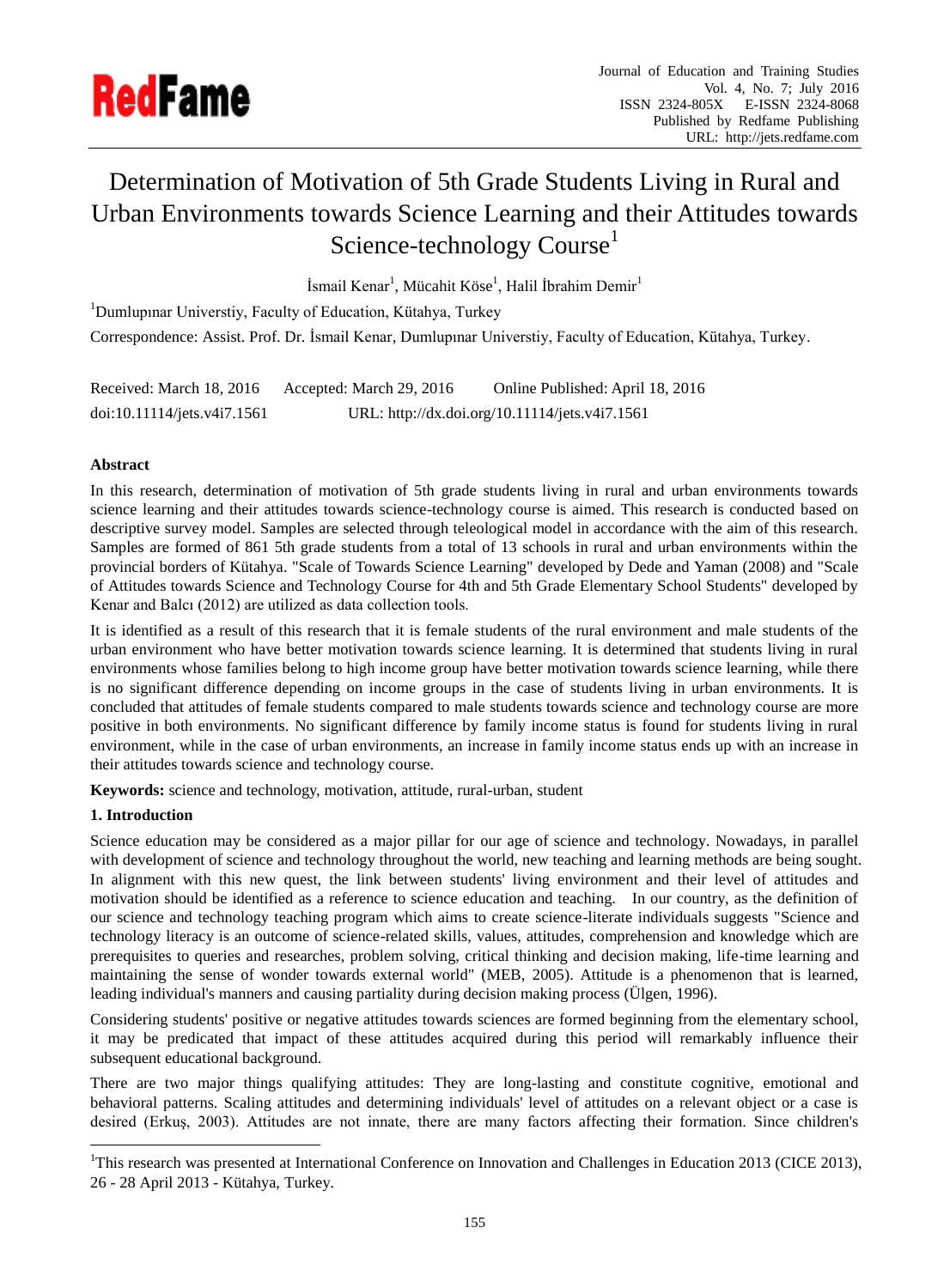attitudes are formed in their early ages, elementary school period plays a critical role for them in terms of developing positive attitudes towards science (Jewett, 1996). As a result of the false elucidations by community, most of the students find science and technology course difficult and complex. Thus students' tendency to science and technology and their prospective academic successes are negatively affected. For this reason, students should become reconciled to and love science, and they should be able to develop positive attitudes (Harlen, 1990).

When a student develops negative attitudes towards any course, it does not want to attend, do its homework, and may search for tickets of nonattendance. If it feels pressure against doing its homework, it contradicts itself (Ülgen, 1995).

In a research by Baykul (1990), it is identified that students in Turkey tend to loosen their attitudes towards sciences, beginning from their 5th year in elementary school. It is also stated that attitudes of primary education teachers, contents of science books and science teachers towards course influence student's attitudes towards science.

In another undergraduate academic research, attitudes of 1st grade students who study in the division of primary education towards sciences and science teaching is examined, and it is determined that their attitudes are positive in general. It is found that students from urban regions have more positive attitudes compared to rural regions, and also it is seen that the more students have science courses during their secondary education the more they have positive attitudes (Türkmen, 2002).

Çepni, Ayas, Johnson and Turgut (1996) define science as "a creative and critical examination of daily-life natural events and ending up with specific generalizations and principles". As a number of recent researches suggest, students' motivation towards science learning is the pillar of their understanding of sciences. It is identified in a research conducted among elementary school students that students with a higher motivation do have teachers who are "sciential, and direct, enforce and encourage their students for independent action" (Midgley, C.M., Feldlaufer, H., and Accles, J.S., 1989). Deliberately developing skills in order to enrich and cement life is a critical step for the sake of utilization of individual capacity entirely. Each individual has a strength of a life-time learning and productivity. And education is the most significant investment for increasing individuals' interests and motivation towards developing their life skills (Godsmith, 2000).

Motivation which is of the factors contributing to individual differences is defined in general as "intrinsic condition causing reflection of human behaviors and leading them" (Ertan, 2006). Dede and Yaman (2008) defines Martin and Briggs motivation as a comprehensive structure that contains intrinsic and extrinsic conditions affecting creation, maintenance and control of a behavior.

Motivation is a booster of students' success, leading them work hard in school and learn (Martin, 2001). Students' creativity is considered as an important and effective factor on their learning styles, academic successes and such (Kuyper, van der Werf and Lubbers, 2000; Wolters, 1999). The more motivation of a student is high, the more the teaching program is effective. If motivation factor is neglected in teaching environments, teaching will fail or be not as much as required (Spitzer, 1996). As researches (Napier and Riley, 1985; Pintrich et al, 1993; Wolters, 1999; Kuyper et al, 2000; Wolters and Rosenthal, 2000; Özkan, 2003) suggest, motivation plays an important role in science teaching, students' success in sciences, their conceptual changes, critical thinking and development of science skills. Terrell H. Bell (1921-1996) says "There are three things to remember about education: motivation, motivation and motivation", highlighting how important motivation is for education (in Dede and Yaman, 2008).

In recent years, some of the researches conducted on science teaching issues have focused on students' individual differences and its connection with their science success. It is essential to acknowledge students' learning methods, and their attitudes and motivation towards science, in order to well-plan science teaching. Individuals differ in terms of their learning methods, motivation towards the course and their attitudes, and these differences affect their science successes (Azizoğlu and Çetin, 2009). For Hendrickson (1997), motivation and attitude are the best predictors of students' success to be referred. There are many academic researches indicating academic success increases by motivation upheaval (Patrick, Kpangban and Chibueze, 2007; Shih and Gamon, 2001; Singh, Granville and Dike, 2002).

There are researches on elementary and secondary school students' attitudes and motivation, but there are only limited amount of researches (Kozcu, Çakır, Şenler, and Göçmen Taşkın, 2007) aiming to reveal elementary school students' (from urban and rural environments) attitudes and motivation towards science and technology class and sciences. Attitudes of students from villages, boroughs and city center of Muğla towards science and technology course are analyzed, concluding there is no difference between students by the settlement they live.

For the researches in which motivation towards science learning is examined by gender variant, number of researches indicating females are better motivated (Yaman and Öner, 2006; Yılmaz and Huyugüzel Çavaş, 2007; Demir, Öztürk, and Dökme, 2012; Uzun and Keleş, 2010; Güvercin, 2008) and the ones demonstrating no difference between female and male students by gender variant (Azizoğlu and Çetin, 2009; Yenice, Saydam and Telli, 2012) is higher than those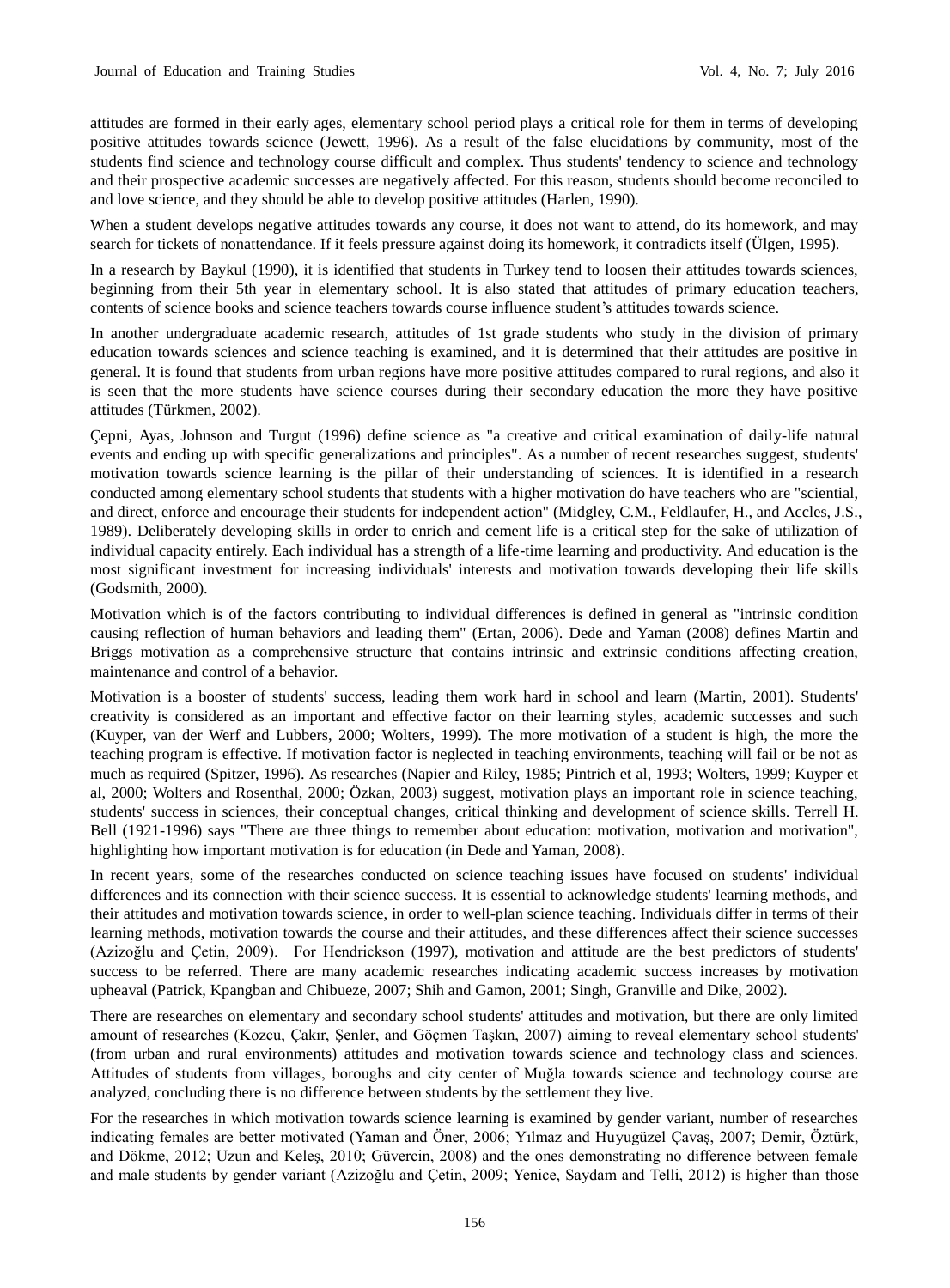showing male students are better motivated (Debacker and Nelson, 2001). In conclusion, there are different findings in terms of motivation by gender variant. And for the researches on attitudes towards science and technology, number of researches indicating females have better attitudes (Gürkan and Gökçe, 2000) and the ones demonstrating male students have better attitudes (Akbudak, 2005; George, 2000; Serin and Muhammedzadeh, 2008; Jovanic and King, 1998; Osborne, Simon and Collins, 2003) is higher than those showing no difference by gender variant (Alkan, 2006; Kaya and Büyük, 2011).

It is concluded in a research by Demir, Öztürk and Dökme (2012) to determine students' motivation towards science learning by family income status variant that there is no difference, and there is a positive relationship between their motivation towards science learning and their academic successes. In the case of socio-economic status variant, Alkan (2006) concludes that students with a better socio-economic status have better attitudes towards science and technology course; however, Kozcu, Çakır, Şenler and Göçmen Taşkın (2007) find no difference in terms of students' attitudes by this variant. Osborne, Simon and Collins (2003) found in their research dealing with attitudes towards science out that attitudes towards science are not affected by socio-economic status.

According to some of the researches conducted (Dede and Yaman, 2007; İnel Ekici, Kaya and Mutlu, 2014), students' motivation towards science learning decreases if class level increases. 5th grade was included in elementary school in Turkey until 2013, however it is the first year of middle school education, as stated by law (4+4+4 education model). Until 5th grade primary school teachers teach science courses, but after 5th grade, it is science and technology teachers who teach. Since 5th grade students are studying the first year of middle school, which is a transitional period, their motivation and attitudes towards science learning constitute a basis for their subsequent education.

## *1.1 Aim of the Research*

In this research, determination of motivation of 5th grade students living in rural and urban environments towards science learning and their attitudes towards science-technology course is aimed. Sub problems determined based on the general aim are as follows:

- a. What is the level of 5th grade students' motivation towards science learning and their attitudes towards science-technology course?
- b. Does 5th grade students' motivation towards science learning and their attitudes towards science-technology course differ by settlement variant (rural or urban)?
- c. Is there a significant difference between female and male students' motivation towards science learning and attitudes towards science-technology course by gender variant?
- d. Does 5th grade students' motivation towards science learning and their attitudes towards science-technology course differ by family income status?

## **2. Method**

## *2.1 Model*

In this research we used relational screening method from descriptive survey model. Relational screening models are models aiming to determine presence and/or degree of covariance between two or more variants. In this model, aim of the descriptions is to identify differentiations between individuals, objects, etc rather than finding measurements of the existing according to specific standards. Relationships found through screening method may not be interpreted as a true cause and effect relationship; however, if a state within a variant is determined then they may provide useful findings for predicting the other (Karasar, 2003). Moreover, researchers want to provide an explanation of how allocation of universe is by variants (Fraenkel and Wallen, 2006). In this research, we examined students' motivation towards science learning and attitudes towards science and technology course by their settlements (rural-urban), gender and family income status.

## *2.2 Study Group*

Samples are chosen using stratified teleological sampling method from systematic sampling model. Stratified teleological sampling including of individuals who lives in the universe and have different characteristics in line with aim of the research (Büyüköztürk, Kılıç Çakmak, Akgün, Karadeniz and Demirel, 2008). Sampling of this research is formed of 5th grade students from elementary schools (central and rural) affiliated to Provincial Directorate for National Education, Kütahya. Study group includes 406 students (197 females, 209 males) from 10 schools in rural environments, 455 students (227 females, 228 males) from 3 schools in urban environments, which is 861 5th grade students from 13 schools in total.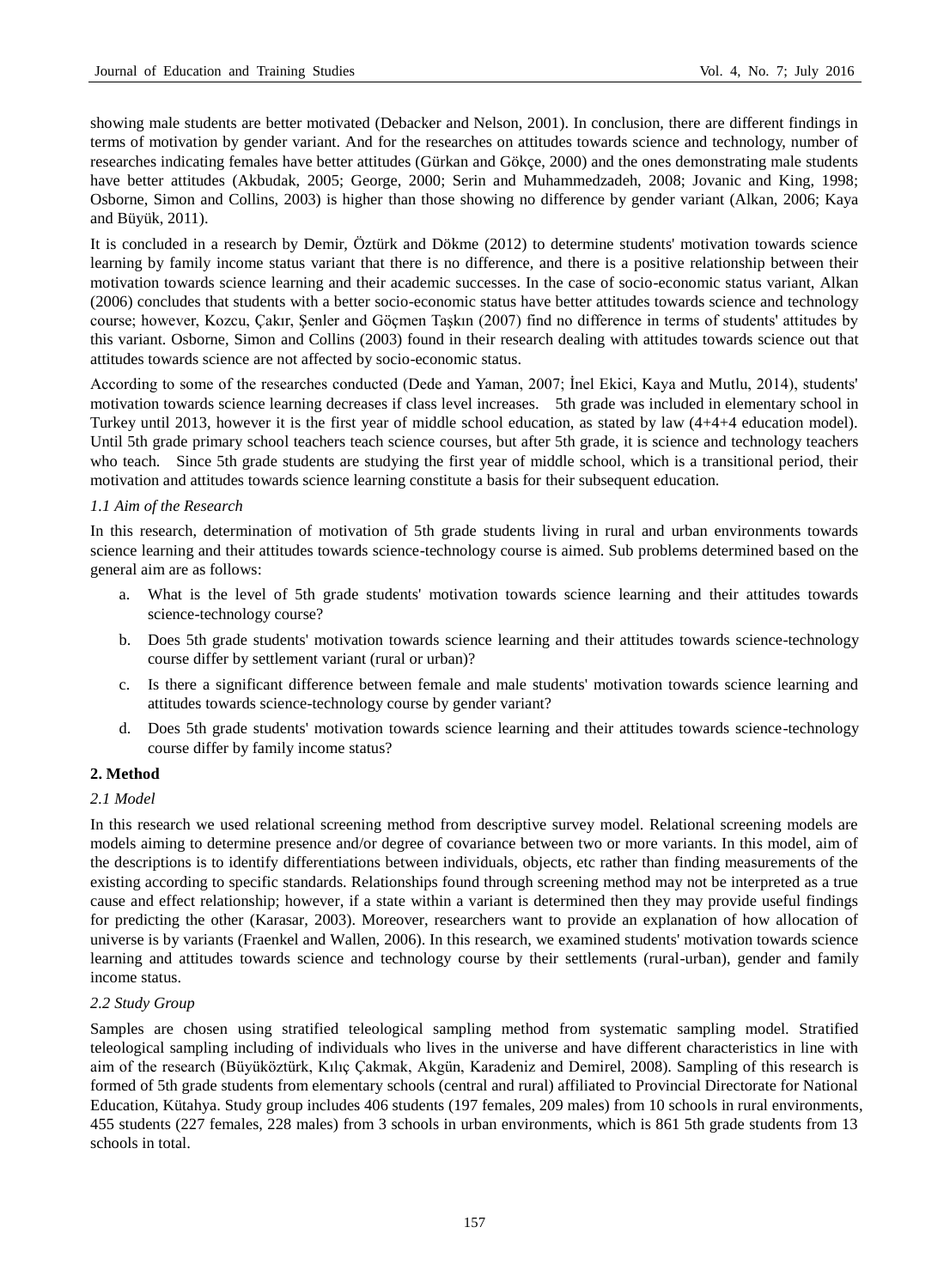# *2.3 Data Collection Tools*

"Scale of Towards Science Learning" developed by Dede and Yaman (2008) and "Scale of Attitudes Towards Science and Technology Course for 4th and 5th Grade Elementary School Students" developed by Kenar and Balcı (2012) are utilized as data collection tools.

2.3.1 Scale of Motivation towards Science Learning

In order to determine motivation of 5th grade students towards science learning studying in rural and urban areas, likert-type scale is used (Dede and Yaman, 2008). Answer columns of the items in the scale are organized as "5.Strongly Agree", "4.Agree", "3.Neutral", "2.Disagree", "1.Strongly Disagree". This scale contains 23 questions and 5 factors. Collected data is analyzed using SPSS. In order to demonstrate allocation of students by gender, family income status and settlement, frequency values are used. Factors are respectively factor 1: motivation towards researching; factor 2: motivation towards performance; factor 3: motivation towards communication; factor 4: motivation towards collaboratively studying; and factor 5: motivation towards attendance. Cronbach alpha reliability coefficient is calculated as .80 (Dede and Yaman, 2008). In this research, Cronbach alpha reliability coefficient of the scale is calculated as .82.

2.3.2 Scale of Attitudes of Elementary School 4th and 5th Grade Students towards Science and Technology Course

Assessment tool designed to determine students' attitudes towards science and technology course is a 5-point likert-type scale. Answer columns of the items in the scale are organized as "5. Strongly Agree", "4. Agree", "3. Neutral", "2. Disagree", "1. Strongly Disagree".

First factor: Interest: means anxiety, displeasure, reluctance and indifference against science and technology course;

Second factor: Appreciation: means feelings while studying for and talking about science and technology course;

Third factor*:* Continuing studying: means time spent on science and technology course and how student benefited from it. Cronbach alpha reliability coefficient is calculated as .83 while developing the scale (Dede and Yaman, 2012). In this research, Cronbach alpha reliability coefficient of the scale is calculated as .81.

## 2.3.3 Transactions

Permissions required for implementation of scales are acquired from Kütahya Provincial Directorate of National Education. In order to allow students respond to scale items, appropriate environment is created, enough time is given for responses and data is collected.

## *2.4 Analysis of Data*

When implementation process is completed, SPSS is used for analysis of the collected data. During analysis, collected data is categorized by settlement (rural or urban), gender (female or male) and family income status (intermediate, high, higher). For the analysis of the categorized data, independent t-test, one-way anova, post hoc test and correlation tests are used.

## **3. Findings**

In this section, findings on research variants are included. In this research, settlement, family income status and gender variants are analyzed in terms of their impacts on students' (similar class level) motivation towards science learning and their attitudes towards science-technology course, and findings are tabularly interpreted.

*3.1 Findings on Motivation of 5th Grade Students Living in Rural and Urban Environments towards Science Learning*

Table 1. Students' Motivation towards Science Learning

| <b>Dimensions of motivation</b>                      | number of<br>questions | $\mathbf x$ | standard deviation |
|------------------------------------------------------|------------------------|-------------|--------------------|
| <b>Motivation Towards Researching</b>                | 6                      | 4.16        | .74                |
| <b>Motivation Towards Performance</b>                |                        | 4.25        | .93                |
| <b>Motivation Towards Communication</b>              | 5                      | 4.20        | .74                |
| Collaboratively<br>Motivation<br>Towards<br>Studying | $\overline{4}$         | 3.96        | .77                |
| <b>Motivation Towards Attendance</b>                 | 3                      | 4.43        | .71                |
| Motivation in General                                | 23                     | 4.19        | .51                |

According to Table 1, it is identified that values are good on "Motivation Towards Researching" and "Motivation Towards Collaboratively Studying", and values are very good on "Motivation Towards Performance", "Motivation Towards Communication" and "Motivation Towards Attendance". In terms of scores of Motivation in General, values are also good.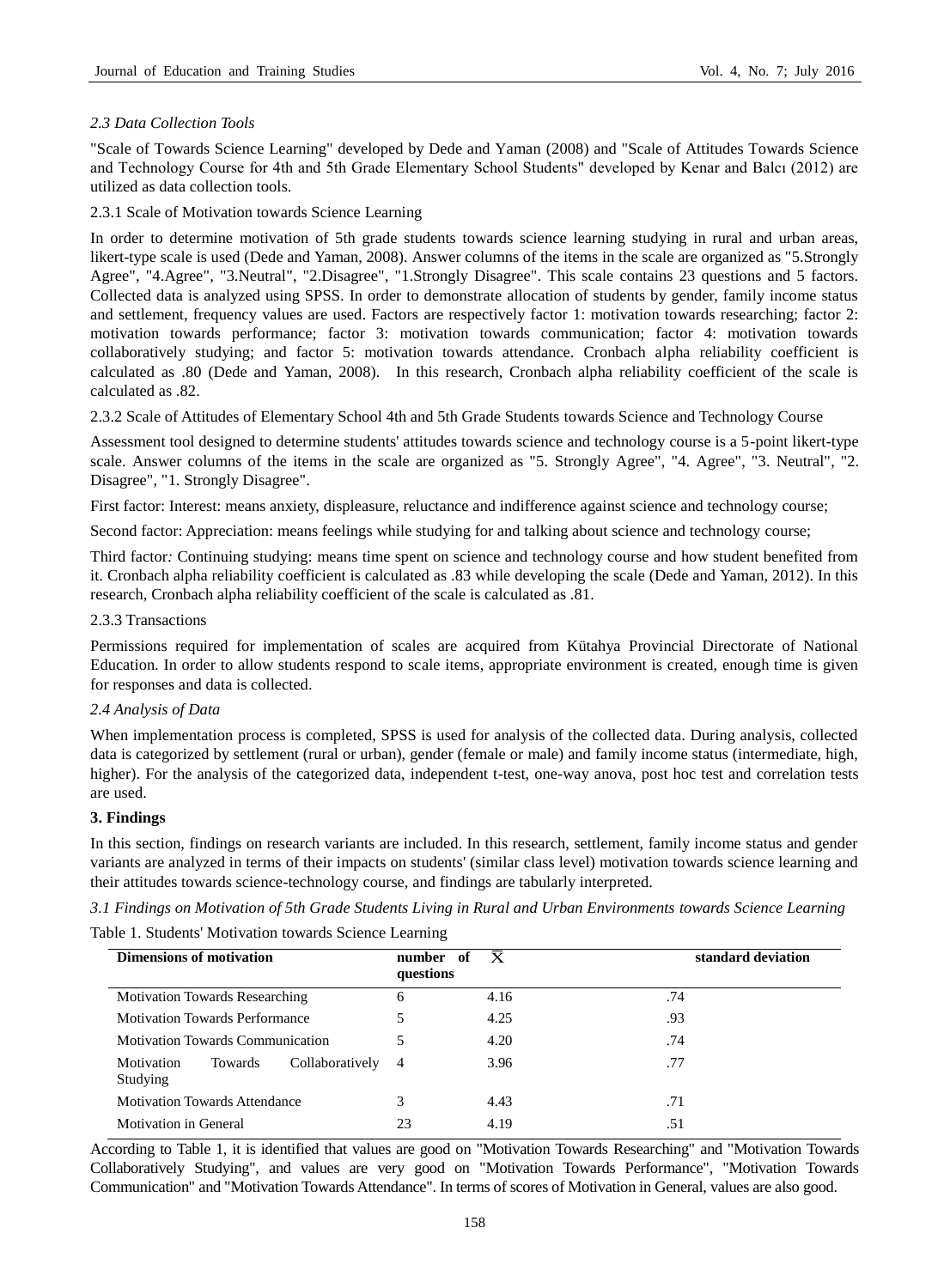| of<br><b>Dimensions</b><br>motivation | students'      | Area  | N   | $\bar{\text{x}}$ | S    | sd  | t       | p              |
|---------------------------------------|----------------|-------|-----|------------------|------|-----|---------|----------------|
| Motivation                            | Towards        | rural | 406 | 4.17             | .65  |     |         |                |
| Researching                           |                | urban | 455 | 4.16             | .82  | 859 |         | .88            |
|                                       |                |       |     |                  |      |     | .14     |                |
| Motivation                            | Towards        | rural | 406 | 4.27             | 1.15 | 859 | .64     | .51            |
| Performance                           |                | urban | 455 | 4.23             | .74  |     |         |                |
| Motivation                            | <b>Towards</b> | rural | 406 | 4.19             | .81  | 859 | $-.14$  | $.8\,$         |
| Communication                         |                | urban | 455 | 4.20             | .68  |     |         | 8              |
| Motivation                            | Towards        | rural | 406 | 3.87             | .87  | 859 | $-3.30$ | .0             |
| Collaboratively Studying              |                | urban | 455 | 4.04             | .69  |     |         | $\overline{0}$ |
| Motivation                            | Towards        | rural | 406 | 4.35             | .76  | 859 | $-3.14$ | .00            |
| Attendance                            |                | urban | 455 | 4.51             | .68  |     |         |                |
| <b>Motivation in General</b>          |                | rural | 406 | 4.17             | .50  | 859 | $-1.18$ | .23            |
|                                       |                | urban | 455 | 4.21             | .51  |     |         |                |

Table 2. Independent t-test results of students' motivation towards science learning who live in urban and rural areas

As it is indicated in Table 2,  $p < 0.05$  means that there is a significant difference between students studying in rural and urban areas in terms of 4th dimension of motivation  $(t = -3.30; p = .00)$ . Negative t value in Table 2 indicates that in 4th dimension, motivation of 5th grade students, who study in urban areas, towards science learning is significantly higher than those in rural areas. Similarly in 5th dimension, there is a significant difference between students who study in rural and urban areas (t = -3.14;  $p < .05$ ;  $p = .00$ ). Negative t value in Table 2 indicates that in 5th dimension, motivation of 5th grade students, who live in urban areas, towards science learning is higher than those in rural areas. Analysis results are examined in terms of dimensions and there is no significant difference between rural-area and urban-area students' general motivation, however mean scores of 5th grade students studying in urban areas turns out to be slightly higher than those in rural areas (p = .23; p > .05;  $X_{\text{urban}}$  (4.21) >  $X_{\text{rural}}$ (4.17)). As it is demonstrated in Table 2,  $p > 0.05$  means ( $p = 0.88$ ;  $p = 0.51$ ;  $p = 0.88$ ) there is no significant difference between rural-area and urban-area students in terms of 1st, 2nd and 3rd dimensions.

Table 3. Independent t-test results of students' motivation towards science learning who live in rural areas by gender variant

| Dimensions      | gender | N   | $\overline{\mathrm{\bar{X}}}$ | S    | sd   | t    | p    |
|-----------------|--------|-----|-------------------------------|------|------|------|------|
| of<br>students' |        |     |                               |      |      |      |      |
| motivation      |        |     |                               |      |      |      |      |
| Motivation      | female | 196 | 4.29                          | .64  | 403  |      |      |
| Towards         | male   | 209 | 4.06                          | .64  | 3.60 | .00  |      |
| Researching     |        |     |                               |      |      |      |      |
| Motivation      | female | 196 | 4.39                          | 1.32 | 403  | 1.97 | .05  |
| Towards         | male   | 209 | 4.17                          | .98  |      |      |      |
| Performance     |        |     |                               |      |      |      |      |
| Motivation      | female | 196 | 4.32                          | .61  | 403  | 2.83 | .05  |
| Towards         | male   | 209 | 4.09                          | .95  |      |      |      |
| Communicat      |        |     |                               |      |      |      |      |
| ion             |        |     |                               |      |      |      |      |
| Motivation      | female | 196 | 3.94                          | .91  | 403  | 1.56 | .12  |
| Towards         | male   | 209 | 3.80                          | .83  |      |      |      |
| Collaborativ    |        |     |                               |      |      |      |      |
| ely Studying    |        |     |                               |      |      |      |      |
| Motivation      | female | 196 | 4.39                          | .78  | 403  | .91  | .36  |
| Towards         | male   | 209 | 4.32                          | .74  |      |      |      |
| Attendance      |        |     |                               |      |      |      |      |
| Motivation      | female | 196 | 4.27                          | .48  | 403  | 3.81 | .00. |
| in General      | male   | 209 | 4.08                          | .52  |      |      |      |

As it is indicated in Table 3,  $p < .05$  means that there is a significant difference between male and female students in terms of 1st dimension by gender variant ( $t = 3.60$ ;  $p = .00$ ). According to the table, positive t-value and mean scores of  $X_{\text{female}}(4.29) > X_{\text{male}}(4.06)$  demonstrate that 5th grade female students' motivation towards science learning in rural areas in the 1st dimension is higher that males. Similarly,  $p < .05$  means that there is a significant difference between male and female students in terms of motivation in general  $(t = 3.81; p = .00)$ . It is identified according to Table 3 that positive t-value and mean scores of  $X_{\text{female}}(4.27) > X_{\text{male}}(4.08)$  demonstrate 5th grade female students' motivation towards science learning in rural areas in the 1st dimension is higher that males. When 2nd, 3rd, 4th and 5th dimensions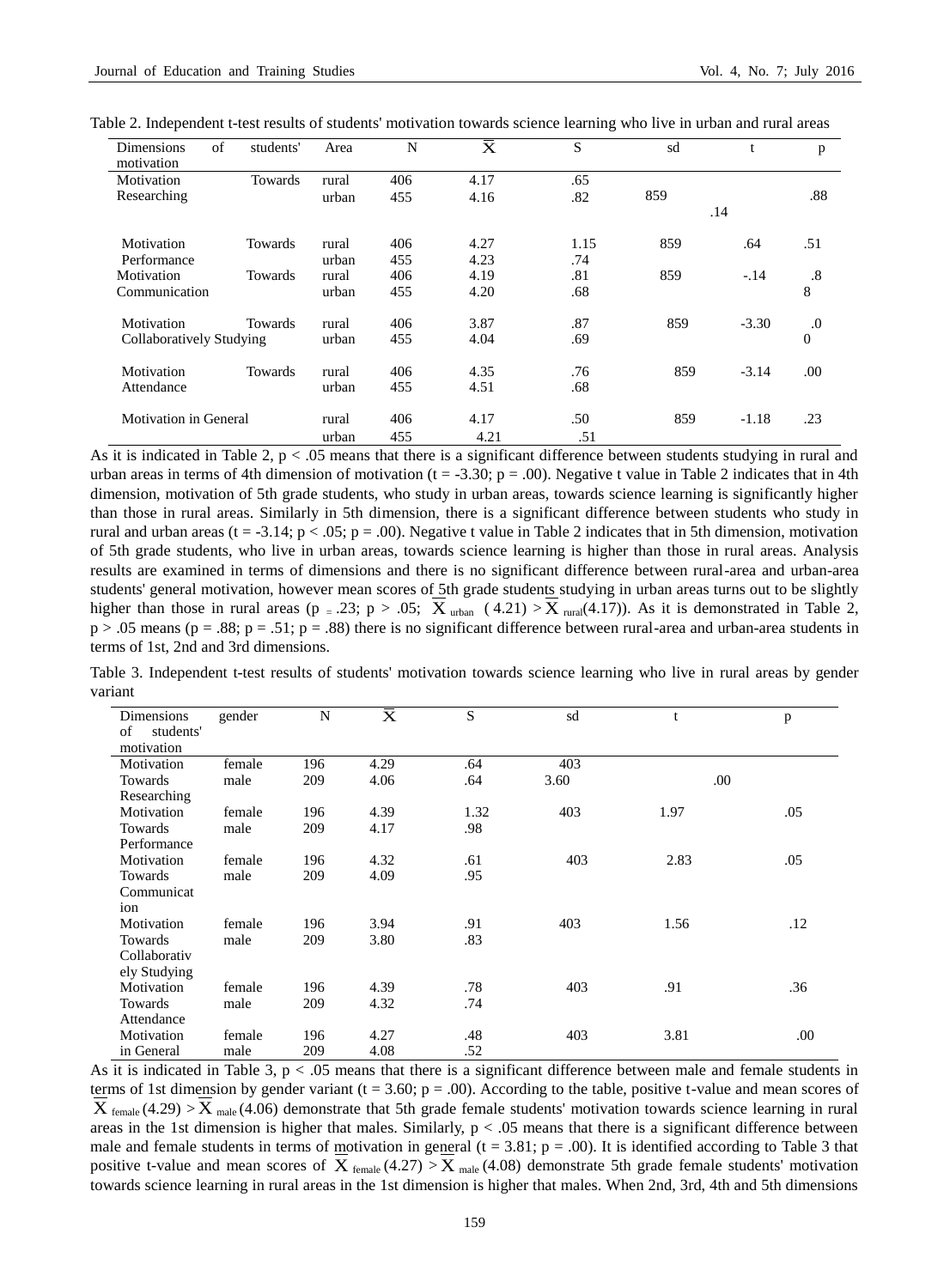are evaluated,  $p > .05$  ( $p = .05$ ;  $p = .05$ ;  $p = .12$ ;  $p = .36$ ) means that there is no significant difference among rural-area students by gender variant.

Table 4. Independent t-test results of students' motivation towards science learning who live in urban areas by gender variant

| Dimensions<br>of | gender | N   | $\overline{\bar{\mathrm{x}}}$ | $\mathbf S$ | sd      | t       | p   |
|------------------|--------|-----|-------------------------------|-------------|---------|---------|-----|
| students'        |        |     |                               |             |         |         |     |
| motivation       |        |     |                               |             |         |         |     |
| Motivation       | female | 227 | 4.04                          | .64         | 452     |         |     |
| Towards          | male   | 228 | 4.24                          | .64         | $-2.42$ | .02     |     |
| Researching      |        |     |                               |             |         |         |     |
| Motivation       | female | 227 | 4.23                          | 1.32        | 452     | $-.33$  | .75 |
| Towards          | male   | 228 | 4.25                          | .98         |         |         |     |
| Performance      |        |     |                               |             |         |         |     |
| Motivation       | female | 227 | 4.15                          | .61         | 452     | $-1.42$ | .16 |
| Towards          | male   | 228 | 4.25                          | .95         |         |         |     |
| Communicati      |        |     |                               |             |         |         |     |
| on               |        |     |                               |             |         |         |     |
| Motivation       | female | 227 | 3.98                          | .91         | 452     | $-1.75$ | .08 |
| Towards          | male   | 228 | 4.10                          | .83         |         |         |     |
| Collaborativel   |        |     |                               |             |         |         |     |
| y Studying       |        |     |                               |             |         |         |     |
| Motivation       | female | 227 | 4.45                          | .78         | 452     | $-1.83$ | .07 |
| Towards          | male   | 228 | 4.57                          | .74         |         |         |     |
| Attendance       |        |     |                               |             |         |         |     |
| Motivation in    | female | 227 | 4.15                          | .49         | 452     | $-2.27$ | .02 |
| General          | male   | 228 | 4.26                          | .52         |         |         |     |

As it is indicated in Table 4,  $p < .05$  means that there is a significant difference between male and female students in terms of 1st dimension by gender variant ( $t = -2.47$ ;  $p = .02$ ). Negative t value indicates that in 1st dimension, motivation of 5th grade male students, who live in urban areas, towards science learning is higher than females. Similarly, p < .05 means that there is a significant difference between male and female students in terms of motivation in general ( $t = -2.27$ ;  $p = .02$ ). Negative t value indicates that motivation of 5th grade male students, who live in urban areas, towards science learning is higher than females. When 2nd, 3rd, 4th and 5th dimensions are evaluated,  $p > .05$  (p  $= .75$ ; p =  $.16$ ; p =  $.08$ ; p =  $.07$ ) means that there is no significant difference among urban-area students by gender variant.

Table 5. One-way anova test results of students' motivation towards science learning who live in rural areas by family income status

| Dimensions<br>of | Income status | N   | $\mathbf X$ | S    |    | sd  | p          |
|------------------|---------------|-----|-------------|------|----|-----|------------|
| students'        |               |     |             |      |    |     |            |
| motivation       |               |     |             |      |    |     |            |
| Motivation       | intermediate  | 174 | 4.09        | .71  |    |     |            |
| Towards          | high          | 188 | 4.24        | .59  |    | 403 | $\Omega$ . |
| Researching      | higher        | 44  | 4.17        | .58  |    | 9   |            |
|                  |               |     |             |      |    |     |            |
| Motivation       | intermediate  | 174 | 4.16        | .74  |    |     |            |
| Towards          | High          | 188 | 4.40        | 1.49 |    | 403 | $\cdot$ 1  |
| Performance      | Higher        | 44  | 4.15        | .76  |    | 1   |            |
| Motivation       | intermediate  | 174 | 4.20        | .97  |    |     |            |
| Towards          | high          | 188 | 4.24        | .63  |    | 403 | ٠          |
| Communicati      | higher        | 44  | 4.02        | .80  |    | 29  |            |
| on               |               |     |             |      |    |     |            |
|                  |               |     |             |      |    |     |            |
| Motivation       | intermediate  | 174 | 3.79        | .88  |    |     |            |
| Towards          | high          | 188 | 3.97        | .87  |    | 403 |            |
| Collaborative    | higher        | 44  | 3.76        | .79  |    | 11  |            |
| ly Studying      |               |     |             |      |    |     |            |
| Motivation       | intermediate  | 174 | 4.26        | .86  |    |     |            |
| Towards          | high          | 188 | 4.46        | .65  |    | 403 |            |
| Attendance       | higher        | 44  | 4.28        | .73  |    | .04 |            |
| Motivation in    | intermediate  | 174 | 4.10        | .48  |    |     |            |
| General          | high          | 188 | 4.26        | .53  |    | 403 |            |
|                  |               |     |             |      |    |     |            |
|                  | Higher        |     |             |      | 44 | .00 |            |

In Table 5, since students' motivation towards science learning by family income status variant is  $p < .05$  (p = .04; p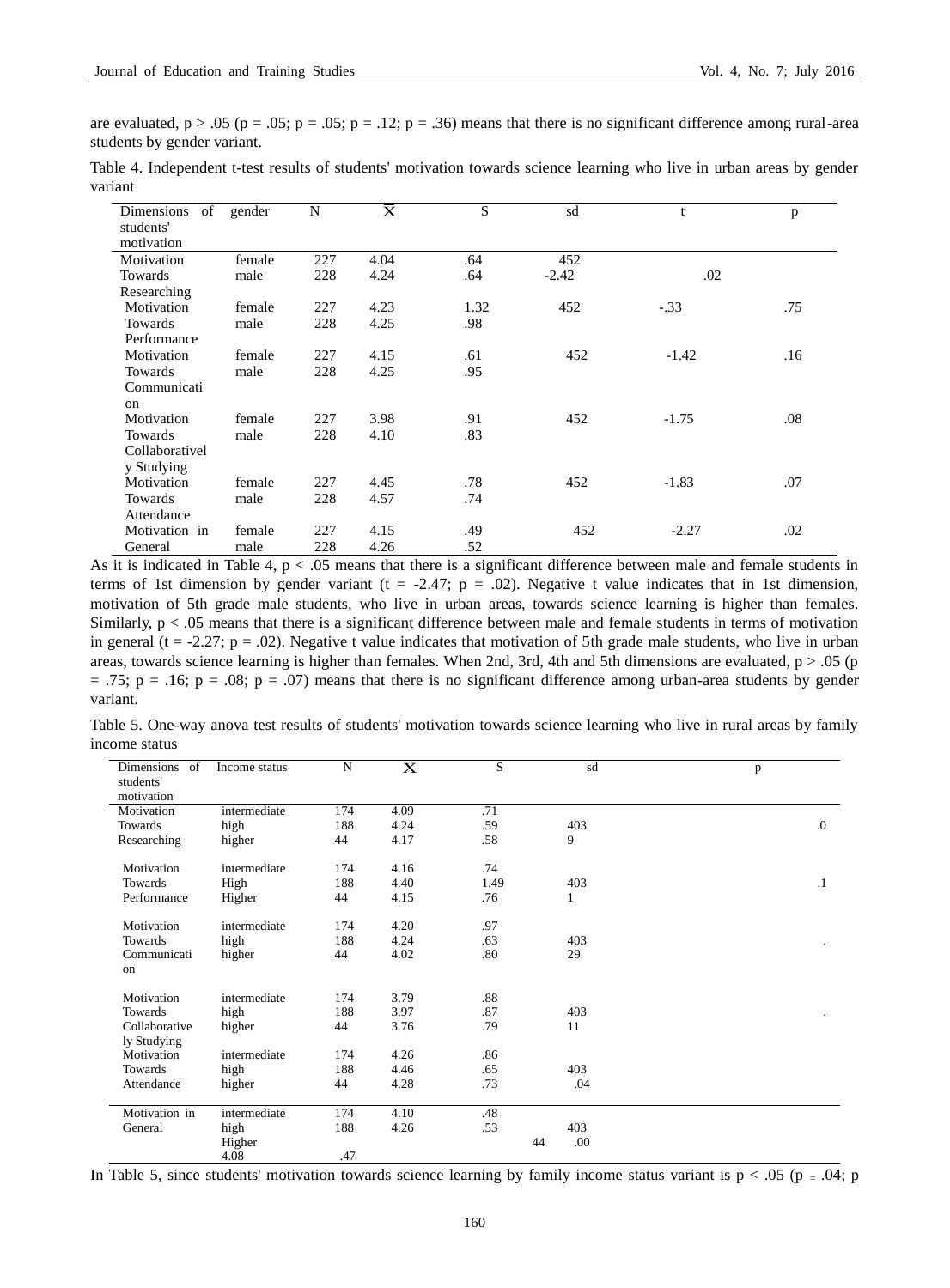$< .05;$   $X_{high}$  (4.46) >  $X_{higher}(4.28)$  >  $X_{intermediate}(4.26)$ , a significant difference is found, and significance level of this difference is determined to be in support of students whose family income status is high. When mean scores of 5th dimension (motivation towards attendance) are evaluated, it is understood that 5th grade students' attendance towards science courses, activities and class discussions is at a significant level and is in support of students whose family income status is high. Since students' motivation in general by family income status variant is  $p < .05$  ( $p = .00$ ;  $p < .05$ ;  $X_{\text{high}}$  (4.26) > X intermediate (4.10) > X higher (4.08), a significant difference is found, and this difference is determined to be in support of students whose family income status is high. When 1st, 2nd, 3rd and 4th dimensions are evaluated,  $p > .05$  ( $p = .09$ ;  $p = .11$ ;  $p = .29$ ;  $p = .11$ ) means that there is no significant difference among rural-area students by family income status variant in terms of their motivation.

| <b>Dimensions</b><br>of students' | Income status  | N   | $\overline{\mathrm{X}}$ | $\overline{S}$ | sd  | p          |
|-----------------------------------|----------------|-----|-------------------------|----------------|-----|------------|
| motivation                        |                |     |                         |                |     |            |
| Motivation                        | intermediate   | 113 | 4.17                    | .70            |     |            |
| Towards                           | High           | 264 | 4.16                    | .84            | 452 | .99        |
| Researching                       | Higher         | 78  | 4.15                    | .93            |     |            |
| Motivation                        | intermediate   | 113 | 4.09                    | .74            |     |            |
| Towards                           | High           | 264 | 4.31                    | 1.49           | 452 | $\Omega$ . |
| Performanc                        | Higher         | 78  | 4.16                    | .76            | 1   |            |
| e                                 |                |     |                         |                |     |            |
| Motivation                        | intermediate   | 113 | 4.11                    | .71            |     |            |
| Towards                           | High           | 264 | 4.24                    | .62            | 452 | $\cdot$    |
| Communica                         | Higher         | 78  | 4.22                    | .89            | 9   |            |
| tion                              |                |     |                         |                |     |            |
| Motivation                        | intermediate   | 113 | 4.06                    | .69            |     |            |
| Towards                           | High           | 264 | 4.06                    | .67            | 452 |            |
| Collaborativ                      | Higher         | 78  | 3.97                    | .75            | 54  |            |
| ely                               |                |     |                         |                |     |            |
| Studying                          |                |     |                         |                |     |            |
| Motivation                        | intermediate   | 113 | 4.42                    | .73            |     |            |
| Towards                           | High           | 264 | 4.56                    | .59            | 452 | $\cdot$ 1  |
| Attendance                        | Higher         | 78  | 4.44                    | .83            | 3   |            |
| General                           | intermediate   | 113 | 4.15                    | .53            |     |            |
| Motivation                        | High           | 264 | 4.25                    | .45            | 452 |            |
|                                   |                |     |                         | 78             | 19  |            |
|                                   | Higher<br>4.18 | .67 |                         |                |     |            |
|                                   |                |     |                         |                |     |            |

Table 6. One-way anova test results of students' motivation towards science learning who live in urban areas by family income status

In Table 6, since students' motivation towards science learning by family income status variant is  $p < .05$  ( $p = .01$ ; p  $< .05$ ; X high (4.31) > X higher (4.16) > X intermediate (4.09) in 2nd dimension, a significant difference is found, and significance level of this difference is determined to be in support of students whose family income status is high. Since motivation in general is  $p > .05$  ( $p = .19$ ;  $p = .99$ ;  $p = .19$ ;  $p = .54$ ) in 1st, 3rd, 4th and 5th dimensions, there is no significant difference among urban-area students by family income status variant in terms of their motivation towards science learning.

*3.2 Findings on Attitudes of 5th Grade Students Living in Rural and Urban Environments towards Science and Technology Course*

Table 7. Attitudes of 5th grade students living in rural and urban environments towards science and technology course

| <b>Attitudes and dimensions</b> | number<br>questions | $\mathbf{v}$ | standard<br>deviation |
|---------------------------------|---------------------|--------------|-----------------------|
| Interest                        |                     | 4.07         | .83                   |
| Appreciation                    |                     | 4.14         | רר                    |
| Continuing studying             |                     | 4.02         | .85                   |
| Attitude in general             |                     | 4.08         | .66                   |

When Table 7 is examined, taking students' mean attitude scores into consideration, it may be concluded that students are at a good level in all dimensions that constitute attitudes and attitudes in general.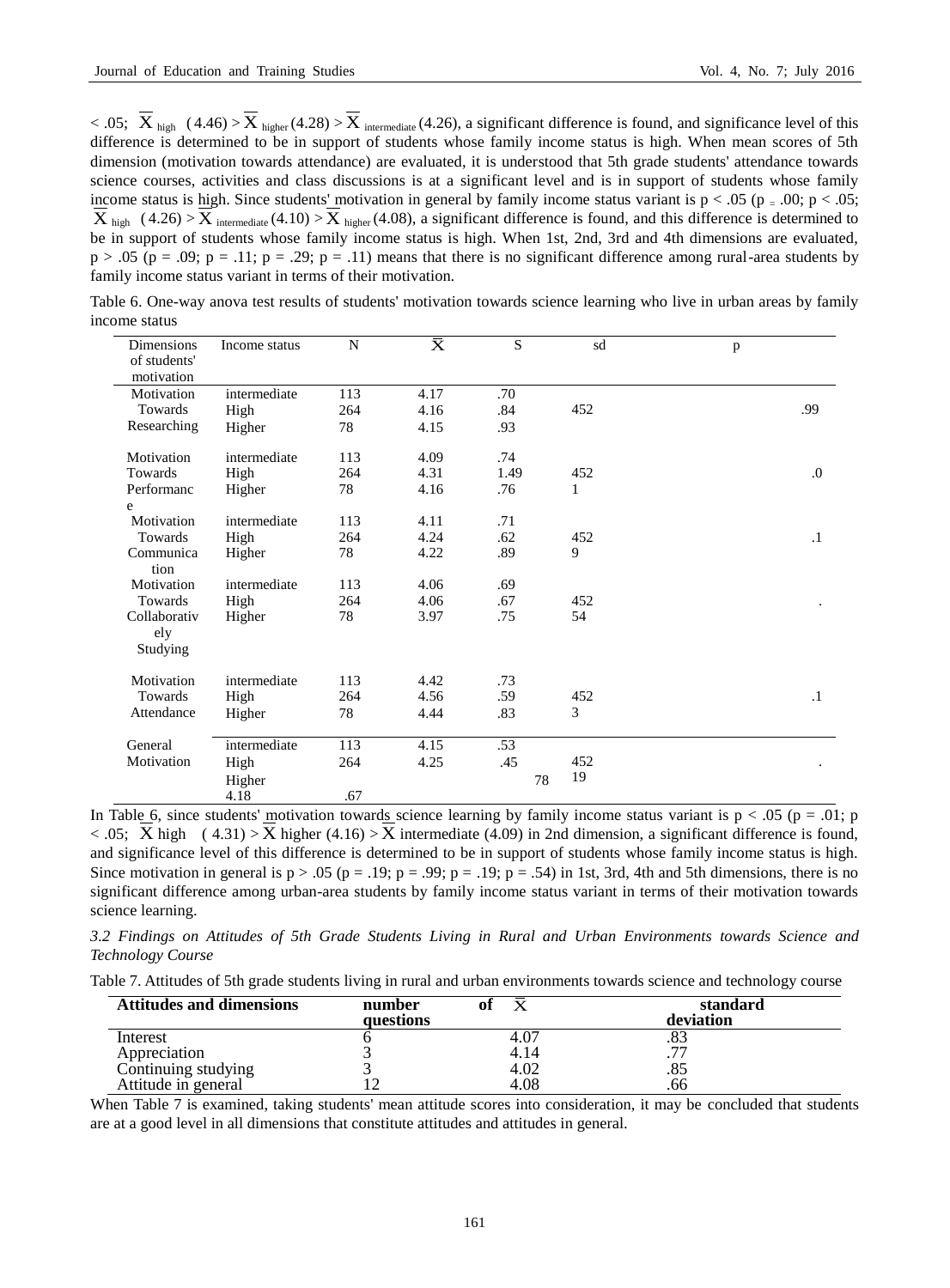| <b>Dimensions</b><br>of<br>students'<br>attitudes | Area  | N   | $\bar{\textnormal{x}}$ | S   | sd      |        | p   |
|---------------------------------------------------|-------|-----|------------------------|-----|---------|--------|-----|
|                                                   | rural | 406 | 4.01                   | .87 | 859     |        |     |
| Interest                                          | urban | 455 | 4.14                   | .81 | $-2.35$ | .02    |     |
| Appreciation                                      | rural | 406 | 4.14                   | .75 | 859     | $-.31$ | .76 |
|                                                   | urban | 455 | 4.15                   | .79 |         |        |     |
|                                                   | rural | 406 | 4.08                   | .83 | 859     | 1.91   | .06 |
| Continuing<br>studying                            | urban | 455 | 3.97                   | .87 |         |        |     |
| $\bullet$<br>Attitude<br>1n                       | rural | 406 | 406                    | .67 | 859     | $-.97$ | .33 |
| general                                           | urban | 455 | 4.10                   | 66  |         |        |     |

Table 8. Independent t-test results of students' attitudes towards science and technology course who live in urban and rural areas

According to Table 8,  $p < .05$  means that there is a significant difference between students living in urban and rural areas in 1st dimension (t = -2.35; p = .02). Considering negative t-value and mean scores of  $X_{\text{urban}}(4,14) > X_{\text{rural}}$ (4,01) in Table 8, attitudes of 5th grade students who live in urban areas towards science and technology course in the 1st dimension are higher than those in rural areas. For 2nd, 3rd dimensions, and attitudes towards science and technology course in general,  $p > .05$  ( $p = .76$ ;  $p = .06$ ;  $p = .33$ ) means there is no significant difference between students living in rural and urban areas.

Table 9. Independent t-test results of students' attitudes towards science and technology who live in rural areas by gender variant

| Dimensions<br>of<br>students'<br>attitudes | gender | N   | $\overline{\mathbf{x}}$ | S   | sd   |      | p   |
|--------------------------------------------|--------|-----|-------------------------|-----|------|------|-----|
|                                            | female | 196 | 4.16                    | .86 | 403  |      |     |
| Interest                                   | male   | 209 | 3.86                    | .85 | 3.52 | .00  |     |
| Appreciation                               | female | 196 | 4.23                    | .74 | 403  | 2.24 | .03 |
|                                            | male   | 209 | 4.06                    | .75 |      |      |     |
| Continuing                                 | female | 196 | 4.19                    | .82 | 403  | 2.36 | .02 |
| studying                                   | male   | 209 | 4.00                    | .79 |      |      |     |
| in<br>Attitude                             | female | 196 | 4.19                    | .68 | 403  | 3.66 | .00 |
| general                                    | male   | 209 | 3.95                    | .64 |      |      |     |

According to Table 9,  $p < 0.05$  means that there is a significant difference between female and male students in terms of 1st, 2nd, 3rd dimensions and attitudes in general, and this difference is determined to be in support of female students in terms of all dimensions and attitudes in general ((t = 3.52; p = .00); (t = 2.24; p = .03); (t = 2.36; p = .02); (t = 3.66; p  $=$  00)). It is identified according to the table that positive t-value and mean scores of  $\overline{X}$  female (4.16) >  $\overline{X}$  male (3.86);  $\overline{X}_{\text{female}}$  (4.23)  $>\overline{X}_{\text{male}}$  (4.06);  $\overline{X}_{\text{female}}$  (14.19)  $>\overline{X}_{\text{male}}$  (4.00);  $\overline{X}_{\text{female}}$  (4.19)  $>\overline{X}_{\text{male}}$  (3.95) demonstrate female students in rural areas are better than male students in terms of attitudes and dimensions constituting attitudes.

Table 10. Independent t-test results of students' attitudes towards science and technology who live in urban areas by gender variant

| Dimensions    | gender | N   | $\overline{\mathsf{x}}$ | د   | sd   |      | p   |
|---------------|--------|-----|-------------------------|-----|------|------|-----|
| of students'  |        |     |                         |     |      |      |     |
|               |        |     |                         |     |      |      |     |
| attitudes     |        |     |                         |     |      |      |     |
| Interest      | female | 227 | 4.17                    | .71 | 453  |      |     |
|               | male   | 228 | 4.04                    | .89 | 2.77 | .00  |     |
|               |        |     |                         |     |      |      |     |
| Appreciati    | female | 227 | 4.21                    | .76 | 453  | 1.41 | .16 |
|               |        |     |                         |     |      |      |     |
| <sub>on</sub> | male   | 228 | 4.12                    | .82 |      |      |     |
| Continuing    | female | 227 | 4.07                    | .77 | 453  | 2.34 | .02 |
| studying      | male   | 228 | 3.88                    | .95 |      |      |     |
|               |        |     |                         |     |      |      |     |
| General       | female | 227 | 4.19                    | .58 | 453  | 2.92 | .00 |
|               |        |     |                         |     |      |      |     |
| Attitude      | male   | 228 | 4.02                    | .67 |      |      |     |

In Table 10, in terms of attitudes in general and 1st and 3rd dimensions constituting the attitudes,  $p < .05$  means that there is a significant difference between female and male students (( $t = 2.77$ ;  $p = .00$ ), (( $t = 2.34$ ;  $p = .02$ ), (( $t = 2.92$ ; p = .00)). T-values are positive, which means that in terms of 1st and 3rd dimension and attitudes in general, attitudes of 5th grade female students in urban areas towards science and technology course are at a better level compared to males.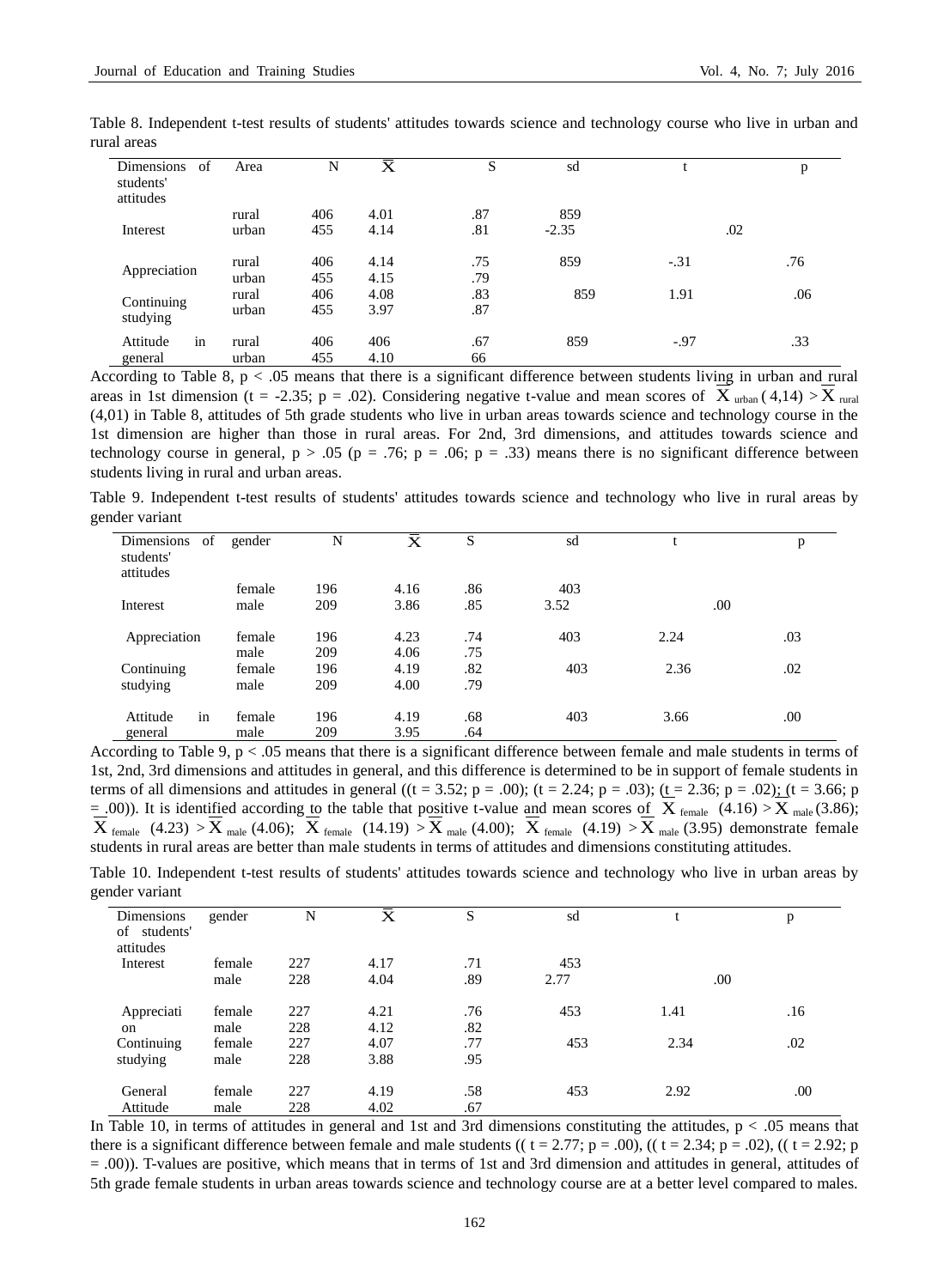However in 2nd dimension,  $p > 0.05$  ( $p = 0.16$ ) means that there is no significant difference among students in urban areas by gender variant.

|                                       |  |  |  |  | Table 11. One-way anova test results of students' attitudes towards science and technology course who live in rural |  |  |  |
|---------------------------------------|--|--|--|--|---------------------------------------------------------------------------------------------------------------------|--|--|--|
| areas by family income status variant |  |  |  |  |                                                                                                                     |  |  |  |

| Dimensions<br>of    | Income status | N   | $\overline{\mathrm{x}}$ | S   | sd  |     | p |
|---------------------|---------------|-----|-------------------------|-----|-----|-----|---|
| students' attitudes |               |     |                         |     |     |     |   |
|                     | intermediate  | 174 | 3.97                    | .79 |     |     |   |
| Interest            | High          | 188 | 4.03                    | .91 | 403 |     |   |
|                     | Higher        | 44  | 4.06                    | .95 |     | .76 |   |
|                     | intermediate  | 174 | 4.04                    | .79 |     |     |   |
|                     | High          | 188 | 4.22                    | .71 | 403 |     |   |
| Appreciation        | Higher        | 44  | 4.19                    | .75 |     | .08 |   |
|                     | intermediate  | 174 | 3.95                    | .84 |     |     |   |
| Continuing          | High          | 188 | 4.18                    | .79 | 403 |     |   |
| studying            | Higher        | 44  | 4.19                    | .84 |     | .02 |   |
| General             | intermediate  | 174 | 3.99                    | .63 |     |     |   |
| Attitude            | High          | 188 | 4.12                    | .69 | 403 |     |   |
|                     | Higher        |     |                         |     | 44  | .15 |   |
|                     | 4.13          | .73 |                         |     |     |     |   |

According to Table 11, since students' attitudes are  $p < .05$  by family income status ( $p = .02$ ;  $X_{\text{higher}}$  (4.19) >  $X_{\text{high}}$  $(4.18) > X$  intermediate (3.95)), a significant difference is found between students, and this difference is determined to be in support of students whose family income status is higher and high. 3rd dimension (continuing studying) showed significant difference between students with a higher and high family income status and those with a intermediate family income status. For this reason, 5th grade rural-area students' attitudes towards time spent on science and technology course and how they benefited from it is found to be in support of students whose family income status is higher and high. When 1st and 2nd dimensions are evaluated,  $p > .05$  ( $p = .76$ ;  $p = .08$ ;  $p = .15$ ) means that there is no significant difference between attitudes rural-area students by family income status variant.

Table 12. One-way anova test results of students' attitudes towards science and technology course who live in urban areas by family income status variant

| Dimensions<br>students' attitudes | of<br>Income status | N   | $\overline{\overline{\mathrm{x}}}$ | S   |    | sd  | p |
|-----------------------------------|---------------------|-----|------------------------------------|-----|----|-----|---|
|                                   | Intermediate        | 113 | 4.02                               | .84 |    |     |   |
|                                   | High                | 264 | 4.20                               | .74 |    | 452 |   |
| Interest                          | Higher              | 78  | 4.12                               | .93 |    | .14 |   |
|                                   | intermediate        | 113 | 3.98                               | .84 |    |     |   |
|                                   | High                | 264 | 4.20                               | .76 |    | 452 |   |
| Appreciation                      | Higher              | 78  | 4.25                               | .78 |    | .03 |   |
|                                   | intermediate        | 113 | 3.84                               | .94 |    |     |   |
| Continuing                        | High                | 264 | 3.98                               | .82 |    | 452 |   |
| studying                          | Higher              | 78  | 3.97                               | .91 |    | .07 |   |
| General                           | intermediate        | 113 | 3.97                               | .72 |    |     |   |
| Attitude                          | High                | 264 | 4.15                               | .62 |    | 452 |   |
|                                   | Higher              |     |                                    |     | 78 | .04 |   |
|                                   | 4.16                | .68 |                                    |     |    |     |   |

When Table 12 is evaluated, students' attitudes bu family income variant in 2nd dimension is  $p < .05$  ( $p = .03$ ;  $\overline{X}_{\text{higher}}$  $(4.25) > \overline{X}_{high}(4.20) > \overline{X}_{intermediate}(3.98)$ , a significant difference is identified. Considering mean significance levels, it is found to be in support of students whose family income status is higher. As a conclusion, attitudes of 5th grade students in urban areas towards their feelings on science and technology course are found to be in support of students whose family income status is higher. Since general attitudes of students by family income status are  $p < .05$  ( $p = .04$ ; p  $< .05;$   $\overline{X}_{higher}$  (4.16)  $> \overline{X}_{high}$  (4.15)  $> \overline{X}_{intermediate}$  (3.97)), a significant difference is determined. This difference is found to be in support of students whose family income status is higher. Since it is  $p > .05$  ( $p = .14$ ;  $p = .07$ ) for 2 dimensions constituting the attitude, no significant difference is determined between attitudes of students living in urban areas.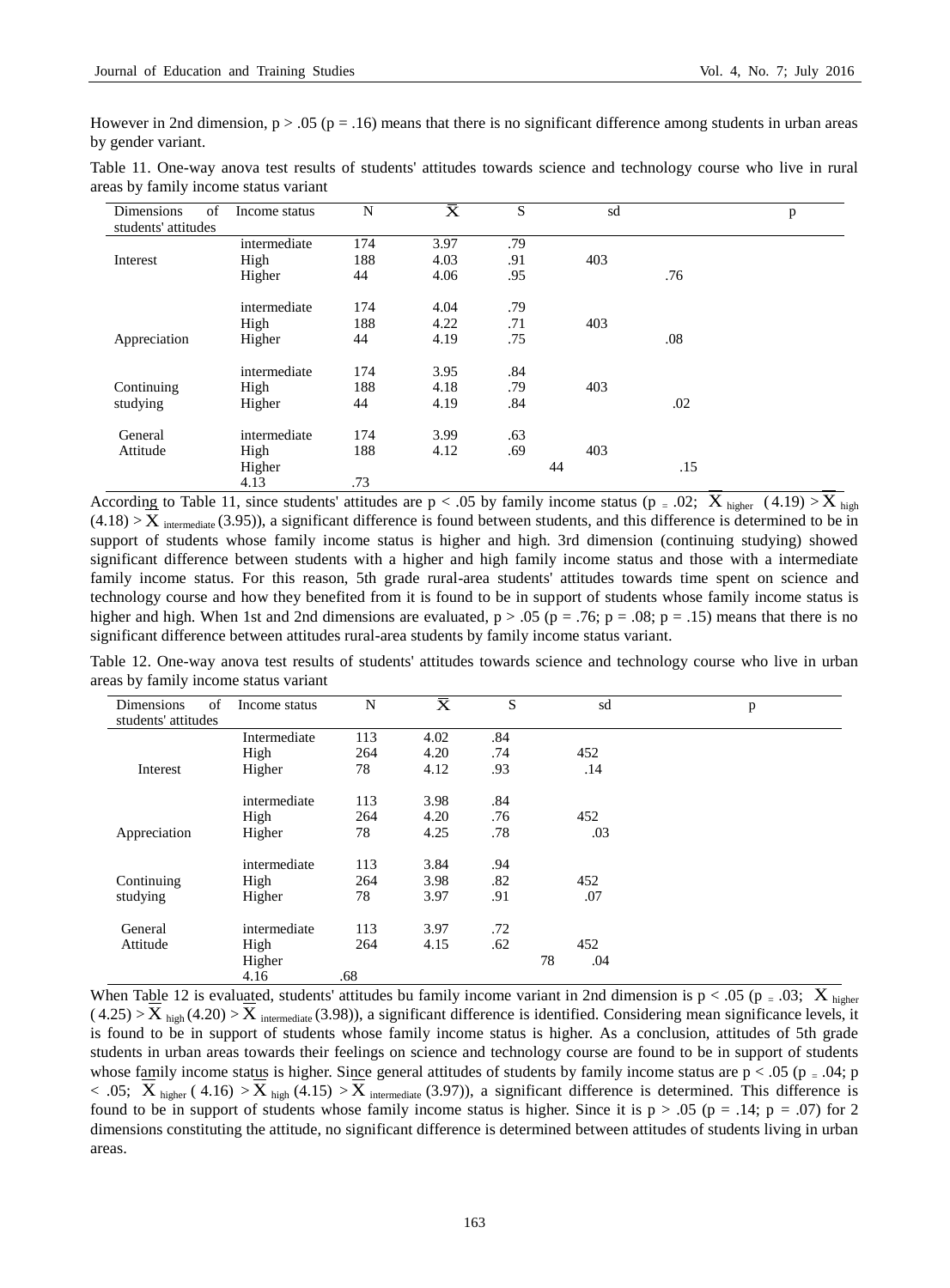## **4. Results and Discussion**

In this research, 5th grade students' motivation towards science learning and their attitudes towards sciences in rural and urban areas are analyzed according to a number of variants. As a result of this research, students' motivation in general is found to be at a high level. In general, no significant difference is found between 5th grade students' motivation towards science learning in rural and urban areas, however in terms of dimensions of "motivation towards collaboratively studying" and "motivation towards attendance", students living in urban areas are found to be better when compared to the ones in rural areas. It is found out that 5th grade students' motivation towards attendance living in urban areas is at a better level compared to the ones in rural areas.

It is determined that 5th grade female students' motivation towards science learning in rural areas is better than males, while male students' motivation towards science learning in urban areas is better than females. This result derived from urban areas is in parallel with research results of Debacker and Nelson (2001). Male students' motivation towards researching is found better than females. Different results are acquired in researches relevant to the motivation of students by gender variant. The result indicating that females are better than males in terms of motivation towards science learning in rural areas is in parallel with the literature (Yaman and Öner, 2006; Yılmaz, Huyugüzel Çavaş, 2007; Güvercin, 2008; Uzun and Keleş 2010; Azizoğlu Çetin, 2009). Similarly, it is identified that female students' motivation towards researching in rural areas is better than males. However there is no research on causes of this result.

A significant difference is determined between students' motivation in rural areas by family income status categorized as intermediate, high, and higher. This difference is found to be in support of students with a high family income status rather than those with an intermediate or higher family income status. This same difference is also identified in 5th dimension of motivation (motivation towards attendance). As a result, it is understood that 5th grade students' attendance towards science courses, activities and class discussions is at a significant level and is in support of students whose family income status is high. In attitudes in general, a significant difference is found in students motivation considering family income status, and this difference is found to be in support of students with a high family income status (should be support with literature, or is invalid).

It is concluded that there is no significant difference between 5th grade students' motivation by family income status variant living in urban areas. This result is share similarity with other results by Demir, Öztürk and Dökme (2012). Only in 2nd dimension of motivation (motivation towards performance), a significant difference is identified between students with a high family income status and students with a intermediate and higher family income status. This difference is found to be in support of students with a high family income status. This dimension includes items for assessment and appreciation of performance, and extrinsic motivational perceptions.

In this research, when findings acquired in relation with the attitudes towards science and technology course are evaluated;

5th grade students' motivation in general is found to be at a high level. It is concluded that no significant difference is found when 5th grade students' attitudes towards science learning in urban and rural areas are compared, while a significant difference is found between students living in rural and urban areas in terms of 3rd dimension of the attitude (continuing studying), in support of those living in rural areas.

A significant difference is found between female and male students in support of females within all dimensions including 5th grade students' general attitudes towards science learning and interest, appreciation and continuing researching in rural areas by gender variant. It may be concluded from research results that female students' attitudes towards science learning is better than males in rural areas.

In urban areas, female students' attitudes towards science learning are better than males. In sub dimensions, a significant difference is found between female and male students in support of females in terms of 1st (interest) and 3rd (continuing researching). It may be said that female students' attitudes towards science learning is better in both rural and urban areas. This result is in parallel with Gürkan and Gök æ (2000), but differs from results of Jovanic and King (1998), and Osborne, Simon and Collins (2003).

Considering family income status, no significant difference is found between students' attitudes towards science learning in rural areas. This result is in parallel with

Simon and Collins (2003). Considering sub dimensions constituting attitudes, a significant difference is found in students' attitudes by their family income status in terms of 3rd dimension (continuing researching). This difference is found to be in support of students with a higher family income status. 5th grade rural-area students' attitudes towards time spent on science and technology course and how they benefited from it is found to be in support of students whose family income status is higher.

In urban areas, there is a significant difference between students in terms of their general attitudes towards science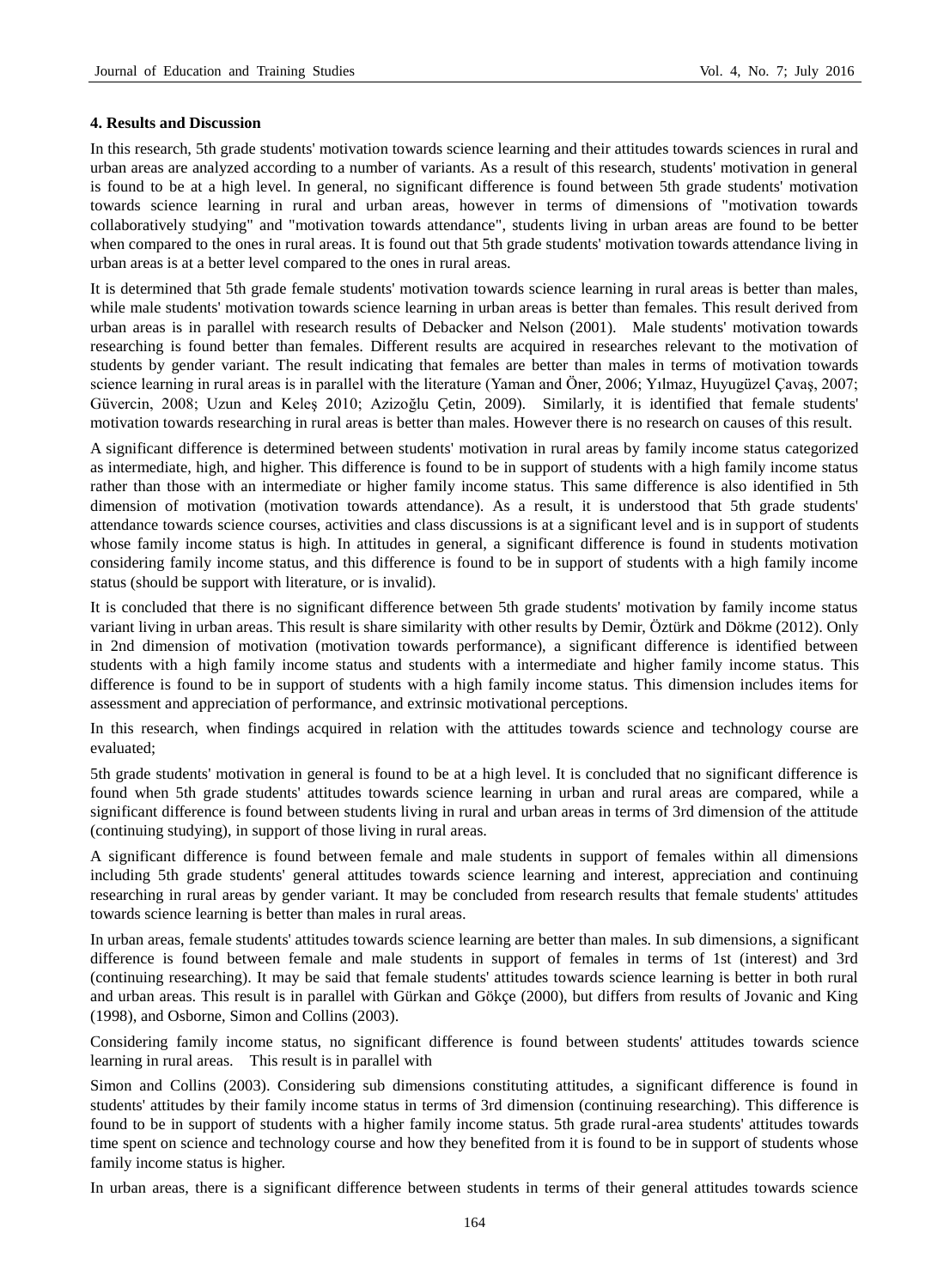learning and dimension of appreciation. This difference is found to be in support of students with a higher family income status. As a conclusion, attitudes of 5th grade students in urban areas towards their feelings on science and technology course are found to be in support of students whose family income status is higher. Students' attitudes towards science learning get better, if family income status gets better. These results are in parallel with Alkan (2006).

It is stated in the completed researches that there is a positive correlation between motivation and attitudes towards science and technology, and students' academic success on science courses. Motivation of students who are pushed to be science- and technology-literate individuals and their attitudes towards science and technology course are determined to be critical. For this purpose, science teachers should primarily aim to develop students' motivation and attitudes towards science courses. Courses should be taught considering individual differences, which will in turn increase their performances.

Qualitative researches should be conducted to examine acquired research results, and activities that may positively influence students' motivation and attitudes in courses should be included in order to enable them to be science-literate individuals.

Students' state of attitudes and motivation should be occasionally identified with actual data, not only by researchers but also teachers. Within this framework, courses may be organized so as to allow assessments of motivation and attitudes.

#### **References**

- Akbudak, Y. (2005). *İlköğretim 7. sınıf öğrencilerinin fen bilgisi dersine ve öğretimine ilişkin tutumları ve önerileri* (Yayınlanmamış yüksek lisans tezi). Selçuk Üniversitesi Sosyal Bilimler Enstitüsü, Konya.
- Alkan, A. (2006). *İlköğretim öğrencilerinin fen bilgisine karşı* tutumları (Yayınlanmamış Yüksek Lisans Tezi), Afyon Kocatepe Üniversitesi Sosyal Bilimler Enstitüsü, Afyon.
- Azizoğlu, N., & Çetin, G*.* (2009). 6. ve 7. sınıf öğrenme stilleri, fen dersine yönelik tutumları ve motivasyonları arasındaki ilişki. *Kastamonu Eğitim Dergisi, 17*(1), 171-182.
- Baykul, Y. (1990). *İlkokul beşinci sınıftan lise ve dengi okulların son sınıflarına kadar matematik ve fen derslerine karşı tutumda görülen değişmeler ve öğrenci seçme sınavındaki başarı ile ilişkili olduğu düşünülen bazı faktörler.* Ankara: ÖSYM yayınları.
- Büyüköztürk, S., Çakmak, E. K., Akgün, Ö. E., Karadeniz, S., & Demirel, F. (2008). *Bilimsel arastirma yöntemleri.* Ankara: Pegem Akademi Yayincilik.
- Çakır, N. K., Şenler, B., & Taşkın, B. G. (2007). İlköğretim II. Kademe Öğrencilerinin Fen Bilgisi Dersine Yönelik Tutumlarının Belirlenmesi. *Türk Eğitim Bilimleri Dergisi*, *5*(4), 637-655.
- Çepni, S., Ayas, A., Johnson, D., & Turgut, M. F. (1997). *Fizik öğretimi*. Ankara: YÖK/Dünya Bankası Milli Eğitimi Geliştirme Projesi, Hizmet Öncesi Öğretmen Eğitimi.
- Debacker, T. K., & Nelson, R. M. (2001). Motivation to learn science: Differences related to gender, class type and ability. *The Journal of Educational Research*, *93*(4), 245-255.<http://dx.doi.org/10.1080/00220670009598713>
- Dede, Y., & Yaman, S. (2008). Fen öğrenmeye yönelik motivasyon ölçeği: Geçerlik ve güvenirlik çalışması. *Necatibey Eğitim Fakültesi Elektronik Fen ve Matematik Eğitimi Dergisi*, *2*(1), 19-37.
- Demir, R., Öztürk, N., & Dökme, İ. (2012). İlköğretim 7. sınıf öğrencilerinin fen ve teknoloji dersine yönelik motivasyonlarının bazı değişkenler açısından incelenmesi*. Mehmet Akif Ersoy Üniversitesi Eğitim Fakültesi Dergisi, 12*(23), 1-21.
- Erkuş, A. (2003). Ölçme ve Psikometrinin Tarihsel Kökenleri: Güvenirlik Geçerlik ve Madde Analizi. Tutumlar Bileşenleri ve Ölçülmesi. *Türk Psikologlar Derneği Yayınları*, *24*, 34-72.
- Ertan, H. (2006). *Ortaöğretim öğrencilerinin kimya derslerine yönelik güdülenme tür 10. (içsel ve dışsal) ve düzeylerinin bazı değişkenler açısından incelenmesi* (Yayınlanmamış Yüksek Lisans Tezi). Balıkesir Üniversitesi Fen Bilimleri Enstitüsü, Balıkesir.
- Fraenkel, J. R., & Wallen, N., E. (2006). *How To Design and Evaluate Research in Education*. Newyork: Mcgraw-Hill Hieger Education.
- George, R. (2000). Measuring change in students' attitudes toward science over time: An application of latent variable growth modeling. *Journal of Science Education and Technology*, *9*(3), 213-225. <http://dx.doi.org/10.1023/A:1009491500456>
- Goldsmith, E. B. (2000). *Resource Management for Individuals and Families*. Wadsworth Thomson, USA.
- Gürkan, T., & Gökçe, E. (2000, Eylül). İlköğretim öğrencilerinin fen bilgisi dersine yönelik tutumları. *IV. Fen Bilimleri*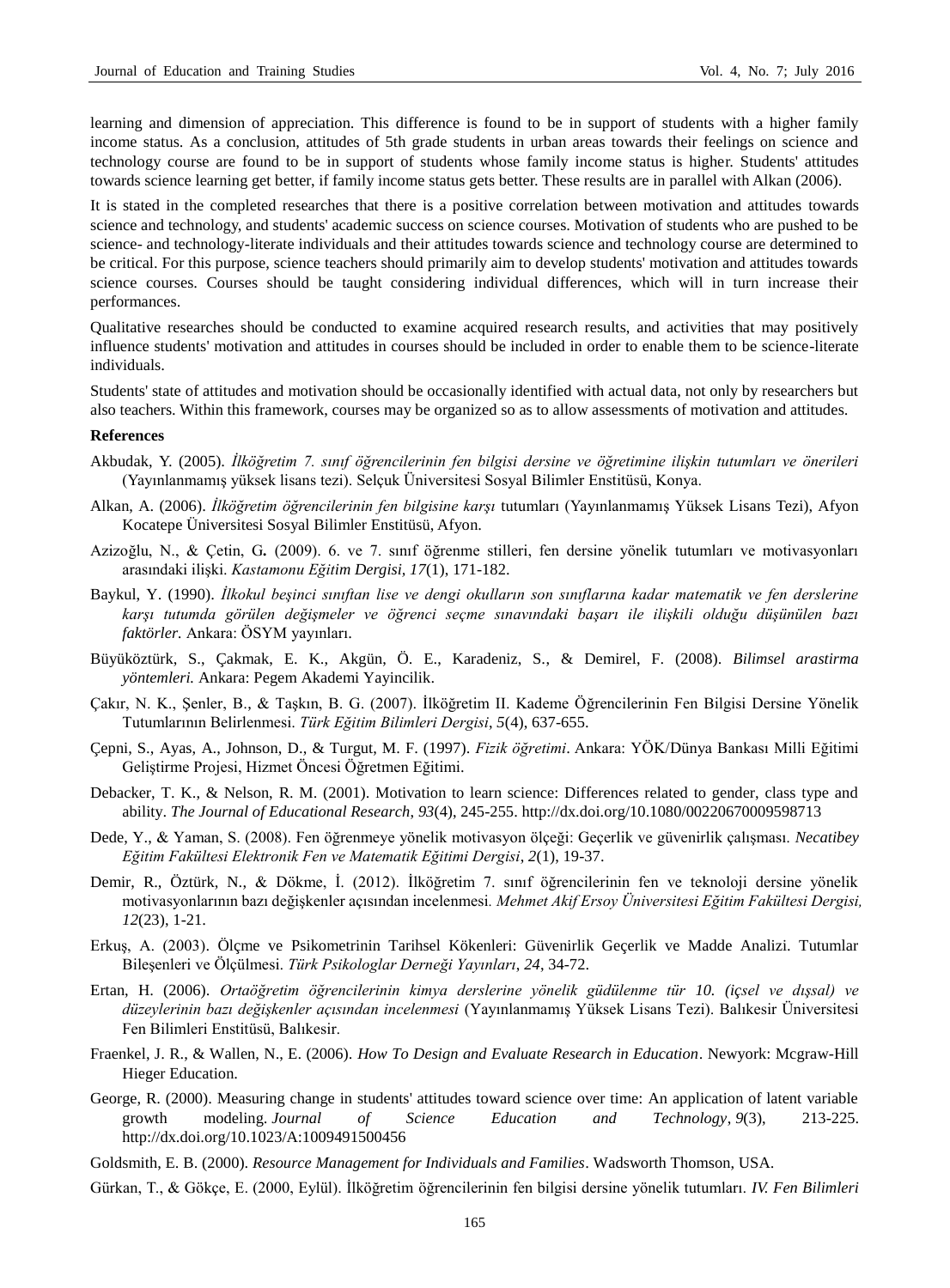*E*ğ*itimi Kongresi Bildiri Kitabı*, 188-192, Hacettepe, Ankara.

- Harlen, W. (1990). *Primary Science; Taking The Plunge*. London : Heinemann Books.
- Hendrickson, A. B. (1997). *Predicting student success with the learning and study strategies 14.inventory (LASSI) (*Unpublished master's thesis). Iowa State University, Ames, IA. In Shih
- İnel, E. D., Kaya, K., & Mutlu, O. (2014). Ortaokul Öğrencilerinin Fen Öğrenmeye Yönelik Motivasyonlarının Farklı Değişkenlere Göre İncelenmesi: Uşak ili Örneği. *Mersin University Journal of the Faculty of Education*, *10*(1), 13-26.
- Jewett, T. O. (1996). "And They Is Us": Gender Issues in the Instruction of Science. ERIC. ED402202.
- Jovanovıc, J., & Kıng, S. S. (1998). Boys And Girls İn The Performance-Based Science Classroom:
- Karasar, N. (2003). *Bilimsel Araştırma Yöntemi*. Ankara: Nobel Yayın Dağıtım.
- Kaya, H., & Böyük, U. (2011). İlköğretim II. kademe öğrencilerinin fen ve teknoloji dersine ve fen deneylerine karşı tutumları. *TÜBAV Bilim Dergisi*, *4*(2), 120-130.
- Kenar, İ., & Balcı, M. (2012). Fen ve teknoloji dersine yönelik tutum ölçeği geliştirme: ilköğretim 4 ve 5. sınıf örneği. *Dumlupinar University Journal of Social Science/Dumlupinar Üniversitesi Sosyal Bilimler Dergisi*, *34*, 201-210.
- Kuyper, H., Van der Werf, M. P. C., & Lubbers, M. J. (2000). Motivation, meta-cognition and self-regulation as predictors of long term educational attainment. *Educational Research and Evaluation*, *6*(3), 181-205. [http://dx.doi.org/10.1076/1380-3611\(200009\)6:3;1-A;FT181](http://dx.doi.org/10.1076/1380-3611%28200009%296:3;1-A;FT181)
- Martin, A. J. (2001). The student motivation scale: A tool for measuring and enhancing motivation. *Australian Journal of Guidance and Counselling*, *11,* 11-20[. http://dx.doi.org/10.1017/s1037291100004301](http://dx.doi.org/10.1017/s1037291100004301)
- Midgley, C. M., Feldlaufer, H., & Eccles, J. S. (1989). Student/teacher relations before 13. and after the transition to junior high school, *Child Development*, *60*, 981-992.<http://dx.doi.org/10.2307/1131038>
- Milli, E. B. (2005). *İlköğretim fen ve teknoloji dersi öğretim programı ve kılavuzu*, Ankara: MEB Yayıncılık.
- Napier, J. D., & Riley, J. P. (1985). Relationship between affective determinants and achievement in science for seventee-year-olds. *Journal of Research in Science Teaching*, *22*(4), 365-383. <http://dx.doi.org/10.1002/tea.3660220407>
- Osborne, J., Simon, S., & Collins, S. (2003). Attitudes towards science: A review of the literature and its implications. *International journal of science education*, *25*(9), 1049-1079[. http://dx.doi.org/10.1080/0950069032000032199](http://dx.doi.org/10.1080/0950069032000032199)
- Özkan, Ş. (2003). *The Roles of Motivational Beliefs and Learning Styles on Tenth Grade Students' Biology Achievement*  (Yayımlanmamış Doktora Tezi). Orta Doğu Teknik Üniversitesi (ODTÜ) Eğitim Bilimleri Enstitüsü, Ankara.
- Patrick, A. O., Kpangban, E., & Chibueze, O. O. (2007). Motivation effects on test scores of senior secondary school science students. *Studies on Home and Community Science*, *1*(1), 57-64.
- Pintrich, P. R., Marx, R. W., & Boyle, R. A. (1993). Beyond cold conceptual change: The role of motivational beliefs and classroom contextual factors in the process of conceptual change. *Review of Educational Research*, *63*(2), 167–199. <http://dx.doi.org/10.3102/00346543063002167>
- Serin, O., & Mohammadzadeh, B. (2008). The relationship between primary school students' attitudes towards science and their science achievement (sampling: Izmir). *Journal of Educational Sciences*, *2*(6), 68-75.
- Shih, C. C., & Gamon, J. (2001). Web-based learning: Relationships among student motivation, attitude, learning styles and achievement. *Journal of Agricultural Education*, *42*(4), 12-22.<http://dx.doi.org/10.5032/jae.2001.04012>
- Singh, K., Granville, M., & Dike, S. (2002). Mathematics and science achievement: Effects of motivation, interest, and academic engagement. *The Journal of Educational Research*, *95*(6), 323-332. <http://dx.doi.org/10.1080/00220670209596607>
- Spitzer, D. R. (1996). Motivation: The Neglected Factor in Instructional Design. *Educational Technology*, *36*(3), 45-49.
- Türkmen, L. (2002). Sınıf öğretmenliği 1. sınıf öğrencilerinin fen bilimleri ve fen bilgisi öğretimine yönelik tutumları. *Hacettepe Üniversitesi Eğitim Fakültesi Dergisi*, *23*(23), 218-228.
- Ülgen, G. (1995). *Egitim Psikolojisi-Birey ve Ögrenme.* Ankara: Bilim Yayınları.
- Uzun, N., & Keleş, Ö. (2010). Fen öğrenmeye yönelik motivasyonun bazı demografik özelliklere göre değerlendirilmesi. *Gazi Eğitim Fakültesi Dergisi*, *30*(2), 561-584.